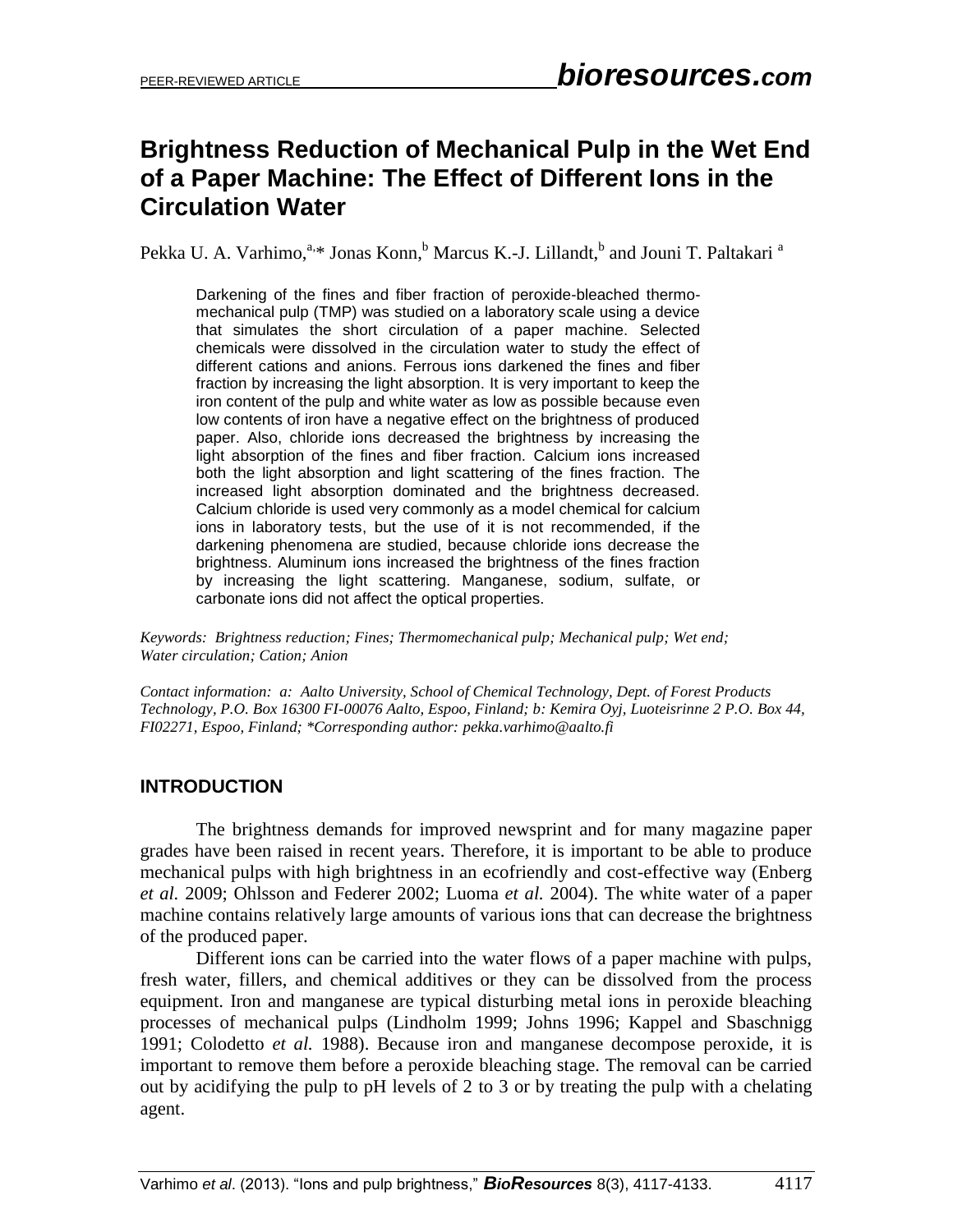Acidification and the chelating agent release the metal ions from the fibers, but they still have to be washed out of the system in a washer ahead of the bleaching stage. Because the chelation and washing are usually incomplete, the metal ions can be carried with the pulp to the circulation waters of a paper machine. In addition, fillers and coating pigments used in paper making, especially kaolin, can contain relatively large amounts of iron.

The main sources of the other metal ions  $(Na^+, Ca^{2+}, and Al^{3+})$  and anions (CI,  $SO_4^2$ , and  $CO_3^2$ ) studied in this paper are different chemical additives, fillers, and coating pigments used in the papermaking process. Sodium hydroxide used for controlling the pH of the stock is the main source for  $Na<sup>+</sup>$  ions, while calcium carbonate used as filler or coating pigment is the main source of  $Ca^{2+}$  and  $CO<sub>3</sub><sup>2-</sup> -ions$ . Al<sup>3+</sup> ions mainly come from inorganic fixatives.

Different dry-strength additives *e.g*. Polyvinyl Amine (PVam) and fixatives *e.g*. polydiallyldimethylammonium chloride (poly-DADMAC) and polyaluminum chloride (PAC) contain chloride. The sources of sulfate ions are *e.g.* sulfuric acid that is used for pH control and fixatives *e.g*. aluminum sulfate (papermaker's alum), and polyaluminum nitrate sulfate (ANS).

The effect of metal ions on the brightness of mechanical pulp has been studied to some extent (Forskåhl 2000; Janson and Forskåhl 1989; Ni *et al.* 1997; Konn 1998), while, to our knowledge, the effect of different anions has yet to be studied. According to Ni *et al.* (1997),  $Fe^{2+}$  and  $Fe^{3+}$ -ions have a significantly negative effect on the brightness of bleached mechanical pulps, while copper and aluminum ions have a smaller negative effect at the same concentration. The effect of calcium, magnesium, and manganese ions was found negligible in the same study. The brightness loss with metal ions present at concentrations typical for tap water can be as high as 4%-units (Ni *et al.* 1997). In addition to the effect of different anions, this study gives additional information on the metal ion-caused brightness reduction of both the fines and the fiber fraction of peroxide bleached TMP as a function of time when the pulp is exposed to typical shear rates in the wet end of a paper machine.

The darkening is explained by the formation of colored complexes between lignin functional groups and metal ions (Ni *et al.* 1997). The negative effect of metal ions on the brightness of bleached mechanical pulps is stronger than that of unbleached mechanical pulps; this can be attributed to new functional groups, such as phenolic hydroxyl and carboxyl groups, being generated during alkaline peroxide bleaching (Ni *et al.* 1997). Other reasons for darkening could be metal ion-catalyzed oxidation of functional groups on fiber surfaces or oxidation of dissolved and colloidal substances such as lignin, lignans, carbohydrates, and extractives present in the water phase (Styan 1975). Dissolved aromatic structures can also form complexes with metal ions (Konn 1998). The thermal yellowing could be accelerated by transition metal ions, especially iron (Ni *et al.* 1997; Read *et al.* 1968; Gupta 1970). Precipitation of metal ions as highly colored compounds is also possible.

The aim of this study was to clarify the effects of  $\text{Fe}^{2+}$ ,  $\text{Mn}^{2+}$ ,  $\text{Na}^+$ ,  $\text{Ca}^{2+}$ ,  $\text{Al}^{3+}$ , Cl,  $SO_4^2$ , and  $CO_3^2$  -ions on the brightness reduction of the fines and fiber fractions of peroxide bleached TMP in the short circulation. This is part of a broader research on mechanisms and phenomena causing the brightness reduction of mechanical pulp and fillers in the wet end of a paper machine.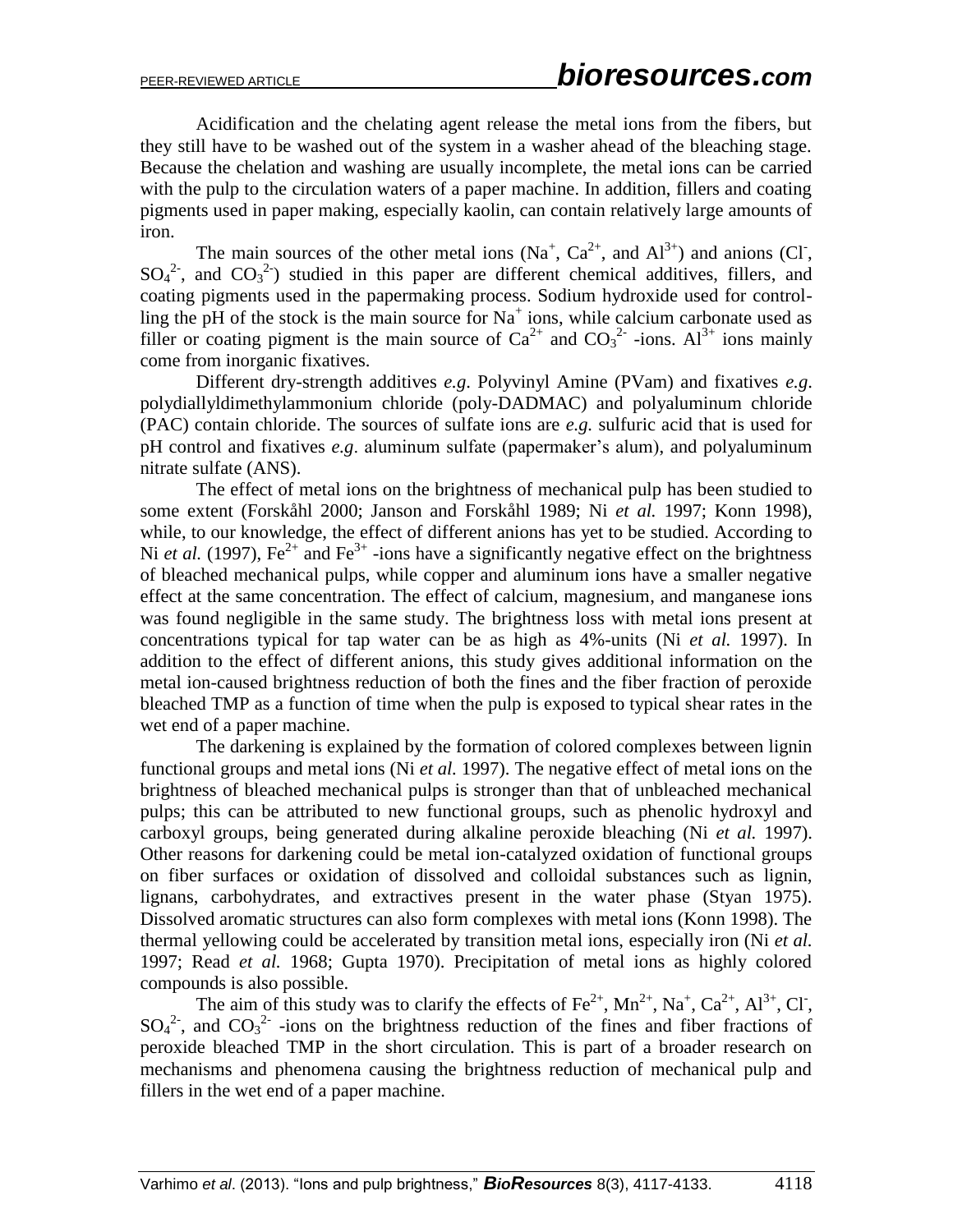### **EXPERIMENTAL**

### **Materials**

### *Pulps*

The pulps used in this work were washed peroxide bleached thermomechanical pulps from Norway spruce (*Picea abies*), sampled after bleaching and washing stages of two different Nordic paper mills producing SC- and LWC-paper. The properties of the pulps are shown in Table 1.

|                          | Dry content<br>(%)   | <b>CSF</b><br>(mL)      | рH  | <b>ISO Brightness</b><br>(%)      | Fines content<br>P <sub>200</sub><br>(%) |  |
|--------------------------|----------------------|-------------------------|-----|-----------------------------------|------------------------------------------|--|
| <b>Standards</b><br>used | ISO 638-<br>1978 (E) | ISO 5263,<br>ISO 5267-2 |     | SCAN-CM 11:95,<br><b>ISO 2470</b> | <b>SCAN-CM 66:05</b>                     |  |
| TMP LWC                  | 31.7                 | 31                      | 7.5 | 75.3                              | 28                                       |  |
| TMP SC 1                 | 32.7                 | 39                      | 7.3 | 73.0                              | 30                                       |  |
| TMP SC 2                 | 31.3                 | 70                      |     | 75.9                              | 20                                       |  |

**Table 1.** Properties of the Pulps Used

The amounts of different metals in the pulps were studied from dried pulp samples by an X-Ray Fluorescence (XRF) analysis (Table 2). Also the concentrations of different ions in the water phases of hot disintegrated pulps (at 60  $\degree$ C and 20 g/L) were studied by an Inductively Coupled Plasma Optical Emission Spectrometry (ICP-OES) analysis. The concentrations of  $Al^{3+}$ ,  $Ca^{2+}$ , and  $Fe^{2+}$  were below the detection limit, 1 mg/L. The Na<sup>+</sup> concentrations were 58 mg/L (TMP LWC), 74 mg/L (TMP SC 1), and 102 mg/L (TMP SC 2). In the experiments the pulps were diluted after hot disintegration from 20 g/L to 5 g/L before circulation, and hence the ion concentrations of the circulation water without added ions can be assumed to be ¼ of the concentrations in the water phases of the hot disintegrated pulps. As the ion concentrations of the water phases of hot disintegrated pulps were low, the major part of the ions in the circulation water came from the ion additions, and the initial metal content of the pulp did not have a notable effect on the ion-caused darkening.

| <b>Table 2.</b> Metal Contents of the Pulps Analyzed by X-Ray Fluorescence (XRF) |  |
|----------------------------------------------------------------------------------|--|
| Spectrometer                                                                     |  |

|          | Ca (mg/kg) | Fe (mg/kg) | Mn (mg/kg) | Na (mg/kg) |
|----------|------------|------------|------------|------------|
| TMP LWC  | 480        |            |            | 4690       |
| TMP SC 1 | 400        |            |            | 5290       |
| TMP SC 2 | 470        |            |            | 7720       |

### *Chemicals*

Different chemicals were used to study the effect of different ions on the darkening of the fines and fiber fraction of peroxide bleached TMP (Table 3). The chemicals were dissolved in dilution water before the experiments to act as model substances of disturbing cations and/or anions.

Ferrous sulfate and manganese chloride were added to study the effect of  $Fe^{2+}$ and  $Mn^{2+}$  -ions, respectively. The dosages of these chemicals were low because the concentrations of ferrous and manganese ions is typically low in the white water of a paper machine and ferrous ions were supposed to darken the fines and fiber fraction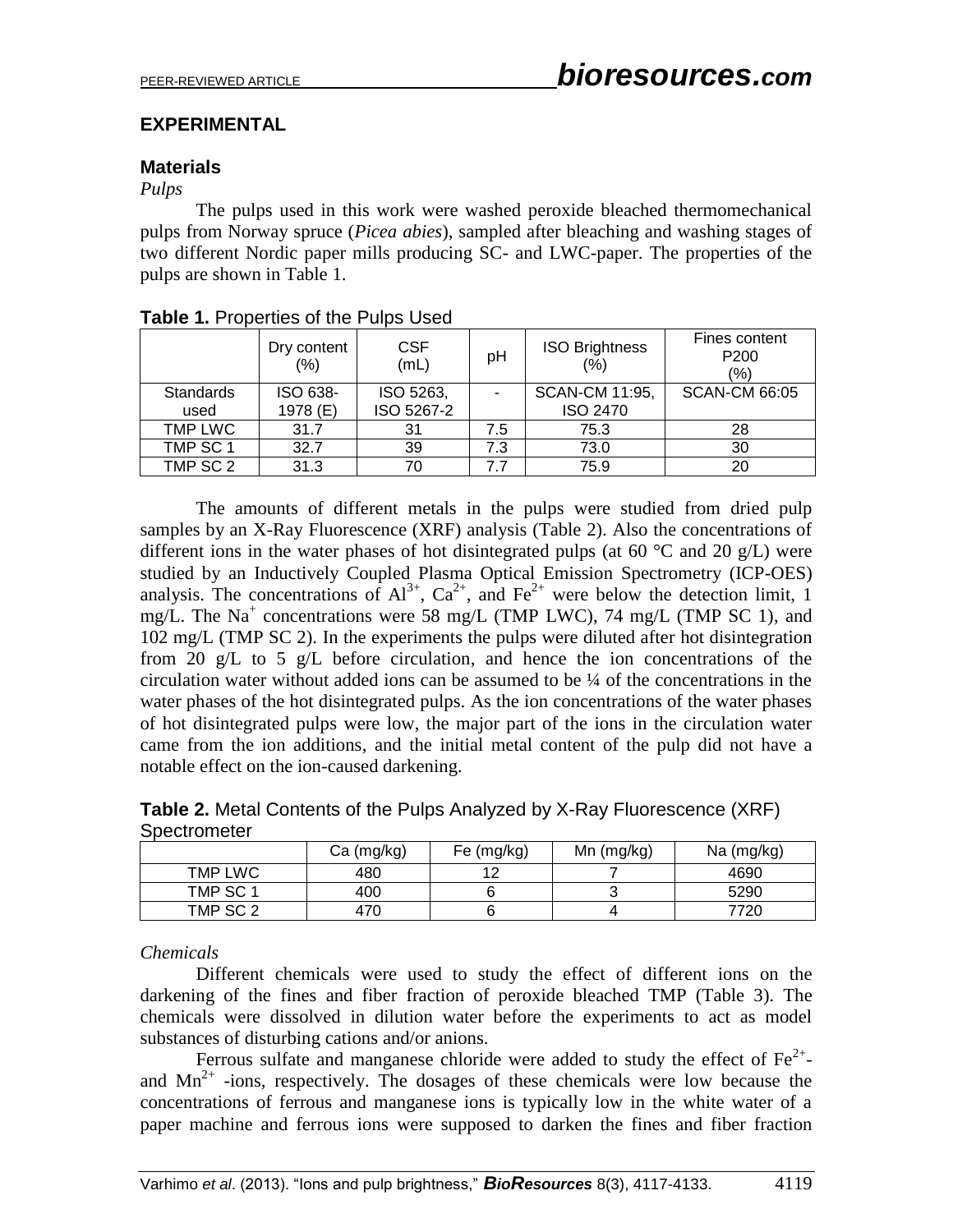already at low concentrations. The effect of sulfate and chloride ions was assumed to be negligible at these low dosage levels.

The effects of sulfate, chloride, and carbonate ions were studied at higher dosage levels using calcium sulfate, calcium chloride, and calcium carbonate, respectively. The dosage of each chemical was calculated so that the amount of added calcium ions was constant. Calcium chloride, aluminum chloride, and sodium chloride were used to study the effect of calcium, aluminum, and sodium ions, respectively. The dosage of each chemical was calculated so that the amount of added chloride ions was constant.

All the chemicals were analytical grades with very low impurity contents (iron content max 5 ppm) except calcium carbonate, which was a dry filler pigment powder with a CaCO<sub>3</sub>-content of 98% and iron content (as  $Fe<sub>2</sub>O<sub>3</sub>$ ) of 0.06%. In addition to chemicals in Table 3, 1 M NaOH and  $H_2SO_4$  were used for pH control of the pulp and fines-containing wire water (circulation water) during the experimental procedure.

| Chemical                                 | Dosage (mg/L)                                |                                              |  |  |  |  |
|------------------------------------------|----------------------------------------------|----------------------------------------------|--|--|--|--|
|                                          | Cation                                       | Anion                                        |  |  |  |  |
| Ferrous sulfate                          | Fe <sup>2+</sup> : 0, 0.3, 0.5, 1.0, 2.5, or | $\overline{SO_4}^2$ : 0, 0.5, 0.9, 1.7, 4.3, |  |  |  |  |
| (FeSO <sub>4</sub> · 7 H <sub>2</sub> O) | 5.0                                          | or $8.6$                                     |  |  |  |  |
| Manganese chloride                       | $Mn^{2+}$ : 0 or 1.0                         | $CI: 0$ or 1.3                               |  |  |  |  |
| (MnCl <sub>2</sub> · 4 H <sub>2</sub> O) |                                              |                                              |  |  |  |  |
| Calcium sulfate                          | $Ca^{2+}$ : 0 or 250                         | $SO_4^2$ : 0 or 599                          |  |  |  |  |
| (CaSO <sub>4</sub> · 2 H <sub>2</sub> O) |                                              |                                              |  |  |  |  |
| Precipitated calcium carbonate,          | $Ca^{2+}$ : 0 or 250                         | $CO32$ : 0 or 374                            |  |  |  |  |
| PCC $(CaCO3)$                            |                                              |                                              |  |  |  |  |
| Calcium chloride                         | $Ca2+: 0, 125, or 250$                       | CI: 0, 221, or 442                           |  |  |  |  |
| (CaCl <sub>2</sub> · 2 H <sub>2</sub> O) |                                              |                                              |  |  |  |  |
| Aluminum chloride                        | $Al^{3+}$ : 0, 56, or 112                    | CI: 0, 221, or 442                           |  |  |  |  |
| (AICI <sub>3</sub> )                     |                                              |                                              |  |  |  |  |
| Sodium chloride                          | Na <sup>+</sup> : 0, 143, or 286             | CI: 0, 221, or 442                           |  |  |  |  |
| (NaCl)                                   |                                              |                                              |  |  |  |  |

**Table 3.** Chemicals Used to Study the Effect of Different Ions on the Darkening of the Fines and Fiber Fraction of Peroxide Bleached TMP

### **Methods**

The short circulation of a paper machine was simulated on a laboratory scale using the Recycling Device of Fines (RDF); see Varhimo *et al.* 2012 for details. It is set up like a DDJ-type drainage jar (wire section) and a heated stainless steel sink (wire pit) combined with a peristaltic pump circulating the fines-containing wire water back to the drainage jar. A 52-mesh wire screen was used in the drainage jar. Peroxide-bleached TMP was diluted with deionized water to a consistency of 20 g/L and hot-disintegrated at 60 °C. The pH of the pulp was adjusted before the hot disintegration, controlled at 10,000 revolutions, and, after the hot disintegration (30,000 revolutions), by drop-wise addition of 1 M NaOH or  $H_2SO_4$ . The hot-disintegrated pulp was diluted with deionized water to a consistency of 5 g/L and transferred into the RDF. Different chemicals (see Table 2) were dissolved in the dilution waters. The fines-containing wire water was circulated at 58 °C, and the wire water samples were taken during the circulation. The fiber samples were taken before and after the circulation. The pH of the fines-containing wire water was measured and controlled during the circulation by drop-wise additions of 1 M NaOH or H2SO4. The chemical additions did not affect the consistency of the fines-containing wire water, and therefore the separation of the fines and fiber fraction during the circulation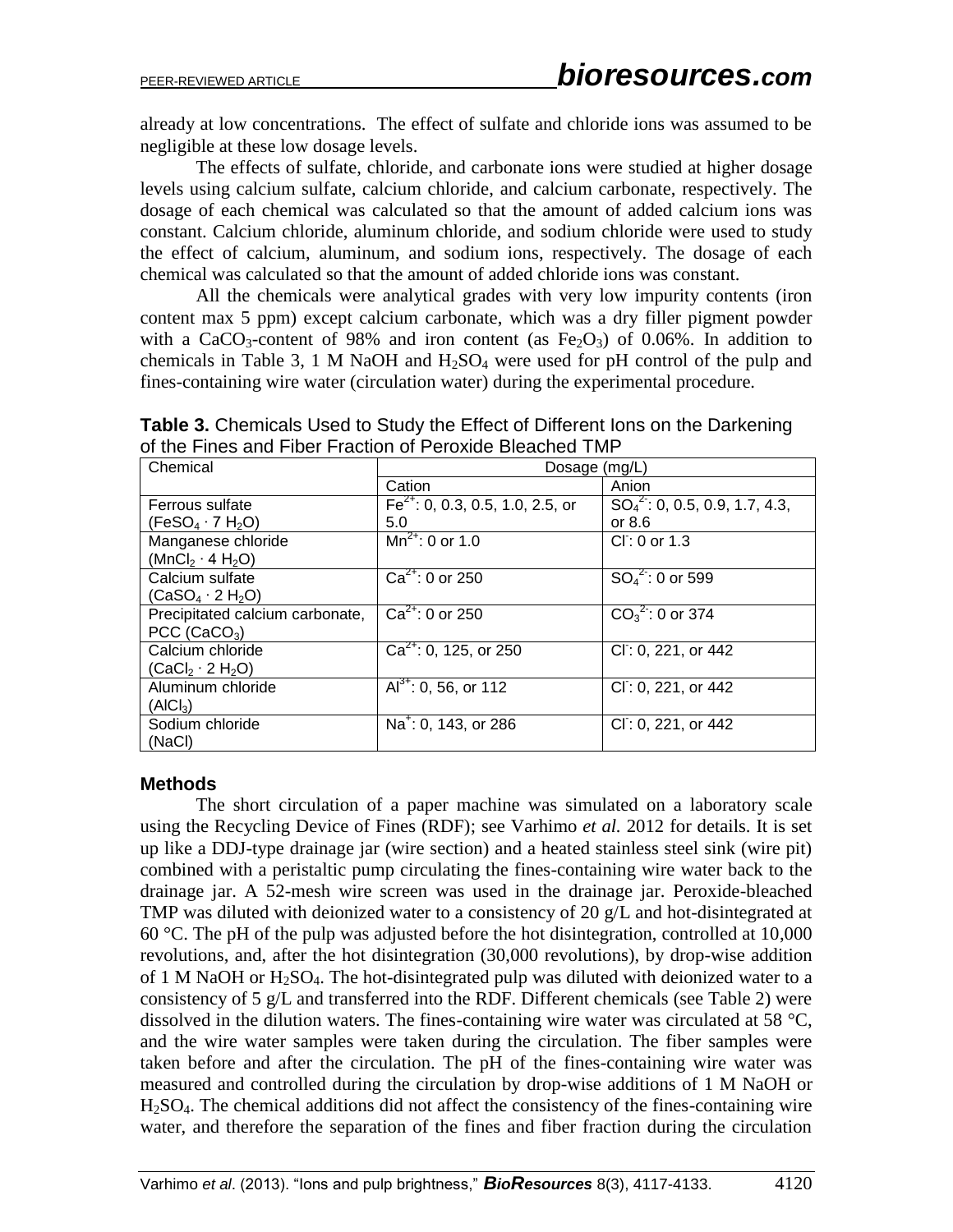was not disturbed by the added ions. In this study, the fraction that passed the 52-mesh RDF wire is called fines fraction and the fraction that remained on top of the RDF wire is called fiber fraction. The fiber fraction was not further fractionated or washed to remove all fines since this could have also washed colored substances away from the fibers. The high fines content makes this fraction resemble the original pulp composition more than a pure long fiber fraction. The fractions were similar to the fractions generated in Varhimo *et al.* 2012.

The sheets (target grammage 50  $g/m<sup>2</sup>$ ) were prepared from the samples using a special vacuum sheet former with a 150-mesh wire (Varhimo *et al.* 2012), and the optical properties of the sheets were measured. Hence, darkening of fines and fiber fractions could be determined as a function of the circulation time at acidic (4.8) and neutral (7.3) pH levels. The fines suspension, about 1.0  $g/L$ , was transferred as such into the sheet former, and no dilution was used in the sheet former. The fiber samples were diluted with deionized water to a consistency of 1.0  $g/L$  without pH adjustment before being transferred into the sheet former. So, the pH during the sheet forming of fiber sheets was close to neutral both in acidic and neutral circulation test points. In addition, the ion concentrations of the water phase were low during the sheet forming of fiber sheets.

As the light absorption and light scattering coefficients were determined at the wavelength 557 nm, they were related to the Y-value, not to the ISO brightness. However, the development of ISO brightness and Y-value was almost identical in different test points and therefore the light absorption and light scattering coefficients correlated well with ISO brightness. The fluorescence of the fines sheets of test points including dissolved  $CaCl<sub>2</sub>$  and  $CaSO<sub>4</sub>$  were measured within the wavelength range 400 to 600 nm with a Perkin Elmer LS-50B luminescence spectrometer to find out the effect of chloride ions on the fluorescence of the sheets. The measurement parameters were: emission slit 10 nm, excitation slit 10 nm, scan speed 100 nm/min, emission filter 390 nm, and excitation wavelength 375 nm. The number of parallel measurements per test point was 3. A flow sheet of the experimental procedure is shown in Fig. 1.



**Fig. 1.** The flow sheet and values of the parameters of the experimental procedure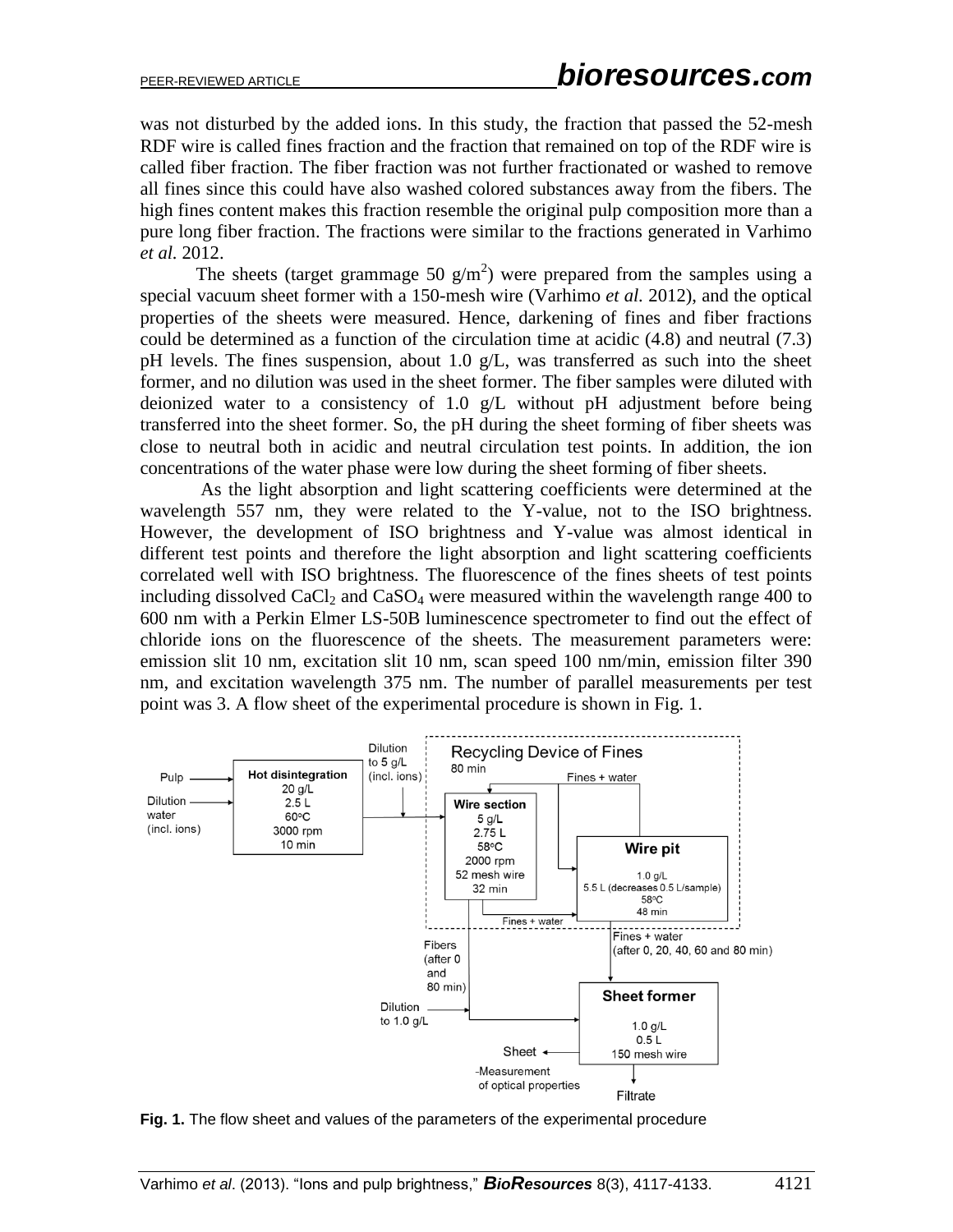With a typical circulation time of 80 min, the retention time of the fines was 32 min on average in the wire section where the shear forces were high (2000 rpm agitation) and 48 min on average in the wire pit where the shear forces were low. The fiber fraction remained in the wire section for the whole circulation time.

### *Mathematical models used in interpretation of results*

The different ions were always added as chemical compounds including both cations and anions. To mathematically separate the individual effects of these pairs from each other and to characterize the effect of each cation and anion separately, multiple linear regression analyses were performed based on the results. The variables were:  $Fe^{2+}$ ,  $Mn^{2+}$ ,  $Al^{3+}$ ,  $Ca^{2+}$ ,  $Na^{+}$ , Cl,  $SO_4^{2-}$ ,  $CO_3^{2-}$ , pH, circulation time, and the pulp used. The levels of the variables in the different runs were too irregularly distributed to be used in a classical analysis of variance. In a multiple linear regression analysis the linear model that minimizes the difference between the measured responses and the predicted values is found. The minimization is made in the least square sense. Because of the linearity, there is a unique solution. The analysis also produces statistics where the significance of the different variables is estimated. One value that can be used to estimate the significance of the variables is the p-value, a number between 0 and 1, which can be interpreted as a probability. A level of 0.01 was chosen as significance limit; a p-value higher than that was interpreted to indicate no statistical significance of the variable. If some of the variables were found to have higher p-values than 0.01, they were then removed from a subsequent regression analysis.

In the case of the ion-variables there is bound to be multicollinearity between the variables since they are always added in the form of certain chemical compounds. According to the results, it could be assumed that the effect of the carbonate ion is negligible. Then, the multicollinearity was lifted and the analysis can be performed. After removing the not statistical significant variables, the carbonate ion can be taken back into the analysis. So, finally the effect of carbonate ion was also tested. The regression analysis was made for the main effects using MINITAB 16 Statistical Software.

# **RESULTS AND DISCUSSION**

### **The Effect of Ferrous and Manganese Ions**

Ferrous ions were found to decrease the brightness of the fines fraction substantially at low concentrations (Fig. 2). A Fe<sup>2+</sup>-ion concentration of 0.3 mg/L decreased the brightness of the fines fraction by about 2%-units.  $Fe^{2+}$ -ions already darkened the fines fraction during the hot disintegration (before the circulation), but the rate of darkening during the circulation was the same as without ferrous ions. The brightness reduction during the circulation without added ions was probably partly due to the formation of light-absorbing chromophores in the lignin structures of fibers and fines (*e.g.* thermal darkening) and partly due to adsorption of light-absorbing dissolved and colloidal substances (*e.g.* lignin and its relatives) to their surfaces from the water phase. The mechanism for darkening during the circulation with added  $Fe^{2+}$  concentrations of 0.3 to 1.0 mg/L seemed to be the same. According to Varhimo *et al.* (2013a), a pH change from 4.8 to 7.3 did not affect the light absorption of the fines or fiber fraction of peroxide bleached TMP during the circulation, and hence the darkening was not due to alkaline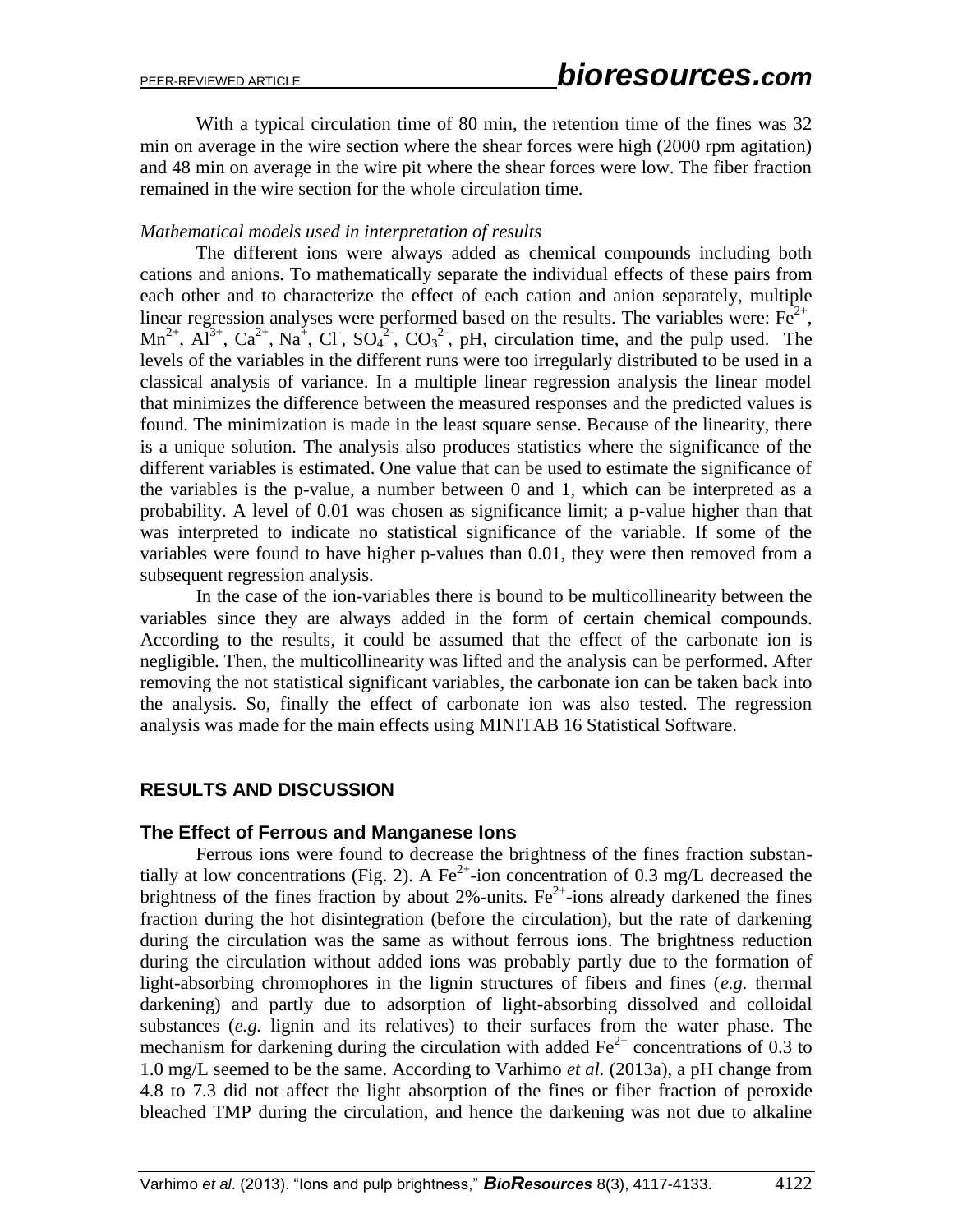conditions. Manganese ions did not affect the brightness at the dosage level of 1.0 mg/L (Fig. 2).

When the Fe<sup>2+</sup>-ion concentration of the circulation water was very high (2.5 or 5.0) mg/L), a major part of the brightness reduction happened already before the circulation, and the circulation time did not have as large effect on the darkening (Fig. 3). The brightness actually increased in the beginning of the circulation, which was probably caused by de-sorption of iron from the surfaces of the fines due to the high shear rate (2000 rpm agitation) in the wire section of the RDF.



Fig. 2. The effect of  $\text{Fe}^{2+}$ - and Mn<sup>2+</sup>-ion concentrations of the wire water on the darkening of the fines fraction of peroxide bleached TMP (TMP SC 1) during the circulation in the RDF at pH 7.3 and 58 °C. Fe<sup>2+</sup>-ions were added as FeSO<sub>4</sub> and Mn<sup>2+</sup>-ions as MnCl<sub>2</sub>. The values of the test points are from single circulations.



Fig. 3. The effect of Fe<sup>2+</sup>-ion concentration of the wire water on the darkening of the fines fraction of peroxide bleached TMP during the circulation in the RDF at pH 7.3 and 58 °C. Fe<sup>2+</sup> -ions were added as FeSO<sub>4</sub>. The values of TMP SC 1, no added ions-test point were calculated as average of two circulations in parallel and the values of all the other test points were from single circulations.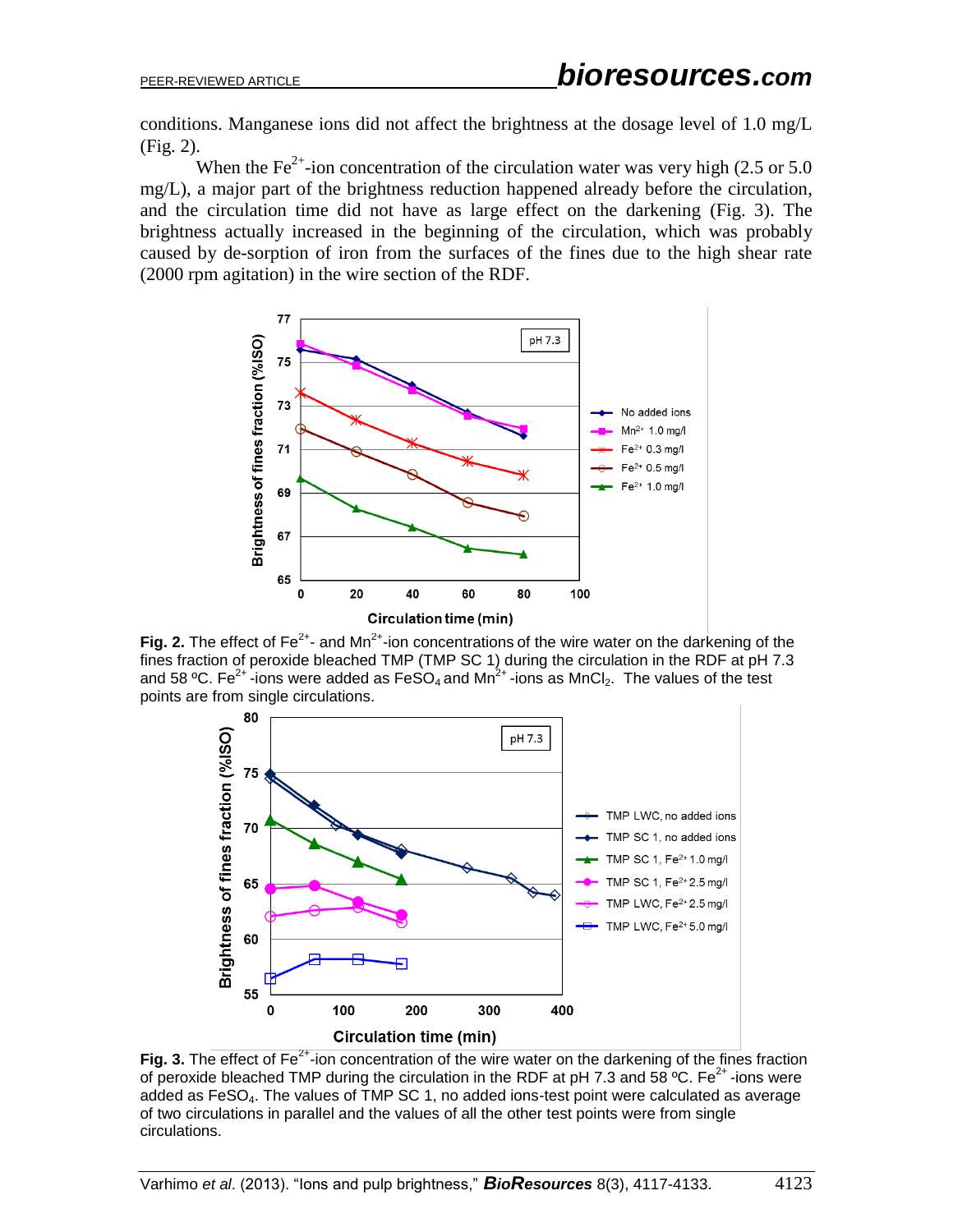Two similar test series were carried out with TMP SC 1, and the results are shown in Figs. 2 and 3: no added ions and  $Fe^{2+}$  1.0 mg/L. The brightness values at the same circulation times (0 and 60 min) in these test series were from different runs and therefore not precisely the same, yet quite close to each other.

Ferrous ions also decreased the brightness of the fiber fraction. The darkening of fines and fiber fractions caused by ferrous ions is due to increased light absorption. Ferrous ions increase the light absorption of the fiber fraction less than that of the fines fraction. The brightness of the fines and fiber fraction is compared in Fig. 4. When  $Fe^{2+}$ ions were not added in the process, the brightness of the fines fraction was about the same as that of the fiber fraction. When the  $Fe<sup>2+</sup>$ -ion concentration of the circulation water was 1.0 mg/L, the brightness of the fines fraction was slightly lower than that of the fiber fraction. At the Fe<sup>2+</sup>-ion concentration of 2.5 mg/L, the brightness of the fines fraction was notably lower than that of the fiber fraction. The difference in brightness between the fines and the fiber fraction was especially large at the beginning of the circulation. At longer circulation times, the difference in brightness was smaller.



**Fig. 4.** The brightness of the fines fraction compared to the brightness of the fiber fraction of peroxide bleached TMP. Fe<sup>2+</sup>-ions were added as FeSO<sub>4</sub>.

The stronger darkening of the fines fraction is probably due to the fact that fines of refiner-based mechanical pulps typically have a higher lignin content than the corresponding fibers (Chang *et al.* 1979; Sundberg *et al.* 2001; Kangas and Kleen 2004) and ferrous ions probably formed strongly colored complexes with the lignin. In addition, ferrous ions could have formed complexes with dissolved and colloidal substances in the water phase and fines could have collected these complexes more effectively than fibers due to their larger specific surface area.

### **The Effect of Chloride, Sulfate, and Carbonate Added with Calcium**

The effects of chloride, sulfate, and carbonate ions on the brightness of the fines and fiber fractions of peroxide bleached TMP was studied by dissolving  $CaCl<sub>2</sub>$ ,  $CaSO<sub>4</sub>$ , and  $CaCO<sub>3</sub>$  in the circulation water. The dosage of each chemical was calculated so that the amount of added  $Ca^{2+}$ -ions was 250 mg/L. The fines-containing wire water was circulated in the RDF for 80 min. When the wire water contained dissolved  $CaCl<sub>2</sub>$ , the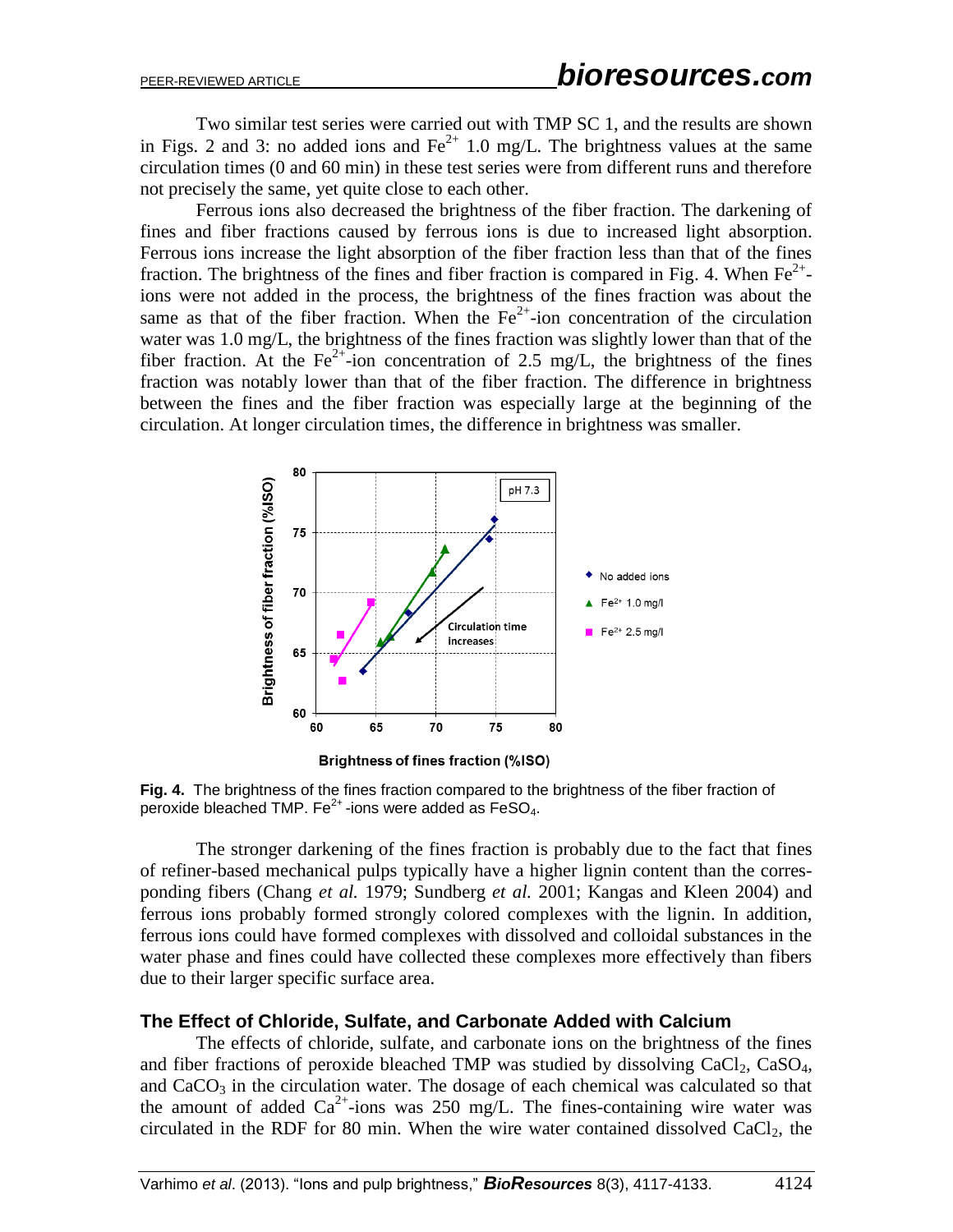brightness of the fines fraction of peroxide bleached TMP decreased both at neutral and at acidic pH levels (Fig. 5). The darkening effect was instant because the brightness was already lower at the beginning of the circulation. At an acidic pH level, the darkening was also faster during the circulation, while at a neutral pH level, the rate of darkening during the circulation was the same as without added ions.  $CaSO<sub>4</sub>$  and  $CaCO<sub>3</sub>$  decreased the brightness slightly during the circulation, but notably less than  $CaCl<sub>2</sub>$ .  $CaCO<sub>3</sub>$  was tested only at an acidic pH level because it does not dissolve at neutral pH levels. Because CaCl<sub>2</sub> decreased the brightness much more than  $CaSO<sub>4</sub>$  or  $CaCO<sub>3</sub>$ , chloride ions seemed to be much more harmful to the brightness of the fines fraction than calcium, sulfate, or carbonate ions.

In the authors' previous study (Varhimo *et al.* 2013b), it was found that carbon dioxide gas decreases the brightness of the fines fraction of peroxide TMP. Calcium carbonate fillers form carbon dioxide gas while dissolving (Jaakkola and Manner 2001). However, in the present study, the PCC filler was dissolved in the dilution water on the day before the experiments, and therefore the water phase probably did not contain free carbon dioxide gas during the experimental procedure.



**Fig. 5.** The effect of  $SO_4^2$  -,  $CO_3^2$  -, and Cl -ions added with calcium on the brightness of the fines fraction of peroxide bleached TMP (TMP SC 2) during the circulation at 58  $^{\circ}$ C in the RDF at (a) pH 7.3 and (b) pH 4.8. The dosage of each chemical was calculated so that the amount of added Ca<sup>2+</sup>-ions was 250 mg/L. The values of Ref. -test point at pH 7.3 were calculated as an average of two circulations in parallel, the values of Ref. -test point at pH 4.8 as an average of three circulations in parallel, and the values of all the other test points were from single circulations. Standard deviation was used as a measure of variation.

When  $CaCl<sub>2</sub>$  was added, the brightness reduction of the fines fraction was due to increased light absorption both at neutral and acidic pH levels (Fig. 6).  $CaSO<sub>4</sub>$  or  $CaCO<sub>3</sub>$ did not increase the light absorption as much. Calcium increased the light scattering of the fines fraction regardless of whether it was added as sulfate, carbonate, or chloride. The relatively large variations in light scattering and light absorption results can be attributed to uneven sheet structures. The grammage varied only slightly between the sheets, but quite a lot within a sheet due to its uneven structure. This explains the large variations in light scattering results. The light scattering is very sensitive to small changes in the structure of the sheet. It is very difficult to produce a sheet with an even structure from the fines fraction alone, especially without dilution to a very low consistency in the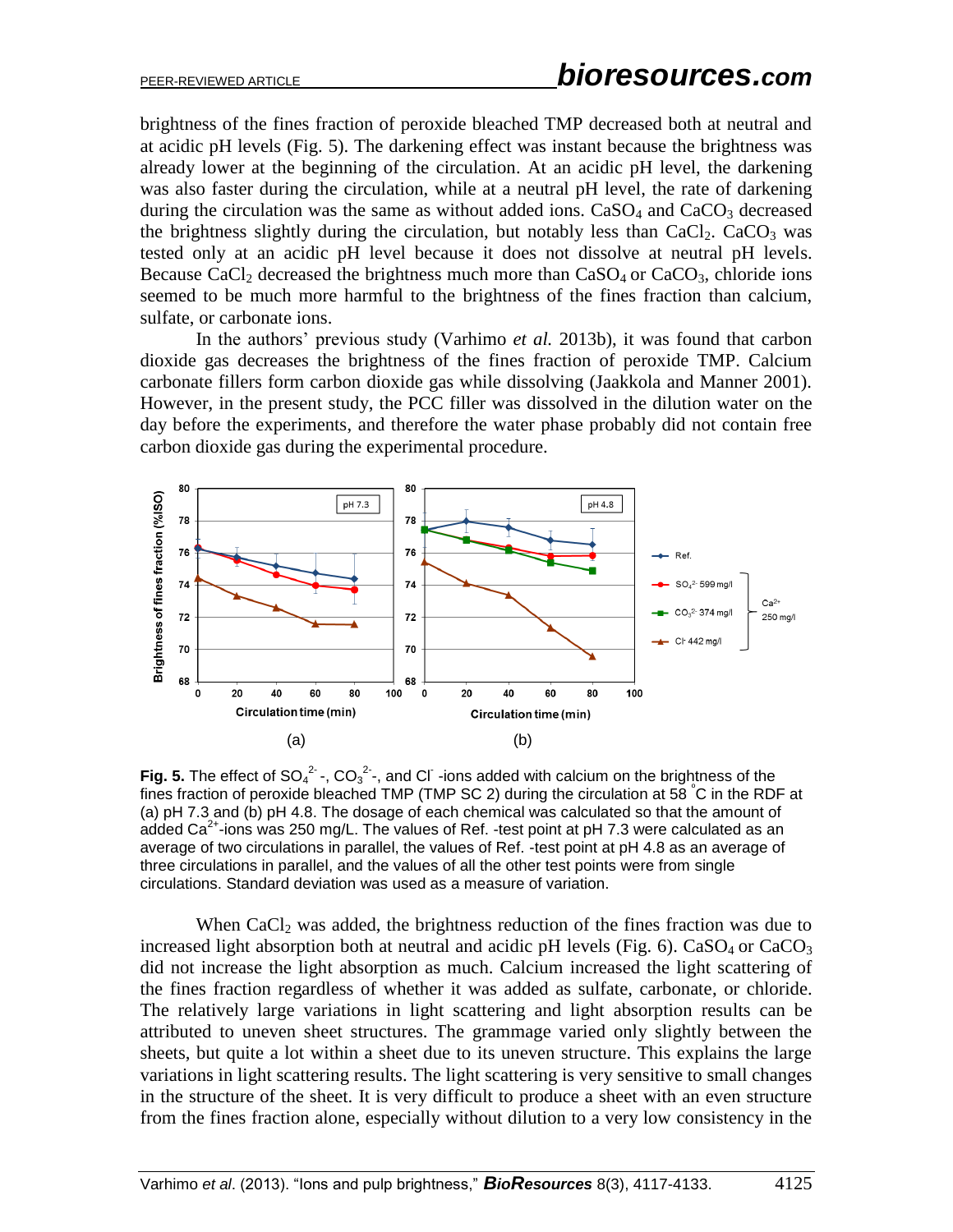sheet former. The filtration of the sheets in the sheet former was carried out at relatively high consistency (1.0 g/L) for the following reasons: dilution could have washed away colored substances from the surfaces of the fines and fibers, and the drainage time of the sheet forming was aimed to be constant and as short as possible to avoid extra darkening. So, the light scattering and light absorption values are indicative.



Fig. 6. The effect of  $SO_4^2$ <sup>-</sup>,  $CO_3^2$ <sup>-</sup>, and Cl<sup>-</sup>-ions added with calcium on the light absorption and light scattering of the fines fraction of peroxide bleached TMP (TMP SC 2) at (a) pH 7.3 and (b) pH 4.8. The circulation time was 80 min and temperature 58 °C. The dosage of each chemical was calculated so that the amount of added Ca<sup>2+</sup>-ions was 250 mg/L. The reflectivity values (Yvalues) of the test points are shown next to the data points. The values of Ref. -test point at pH 7.3 were calculated as an average of two circulations in parallel, the values of Ref. -test point at pH 4.8 as an average of three circulations in parallel, and the values of all the other test points were from single circulations. Standard deviation was used as a measure of variation.



**Fig. 7.** The effect of  $SO_4^2$ <sup>-</sup>,  $CO_3^2$ <sup>-</sup>, and Cl<sup>-</sup>-ions added with calcium on the brightness of the fiber fraction of peroxide bleached TMP (TMP SC 2) during the circulation at 58  $\degree$ C in the RDF at (a) pH 7.3 and (b) pH 4.8. The dosage of each chemical was calculated so that the amount of added Ca<sup>2+</sup>-ions was 250 mg/L. The values of Ref. -test point at pH 7.3 were calculated as an average of two circulations in parallel, the values of Ref. -test point at pH 4.8 as an average of three circulations in parallel, and the values of all the other test points were from single circulations. Standard deviation was used as a measure of variation.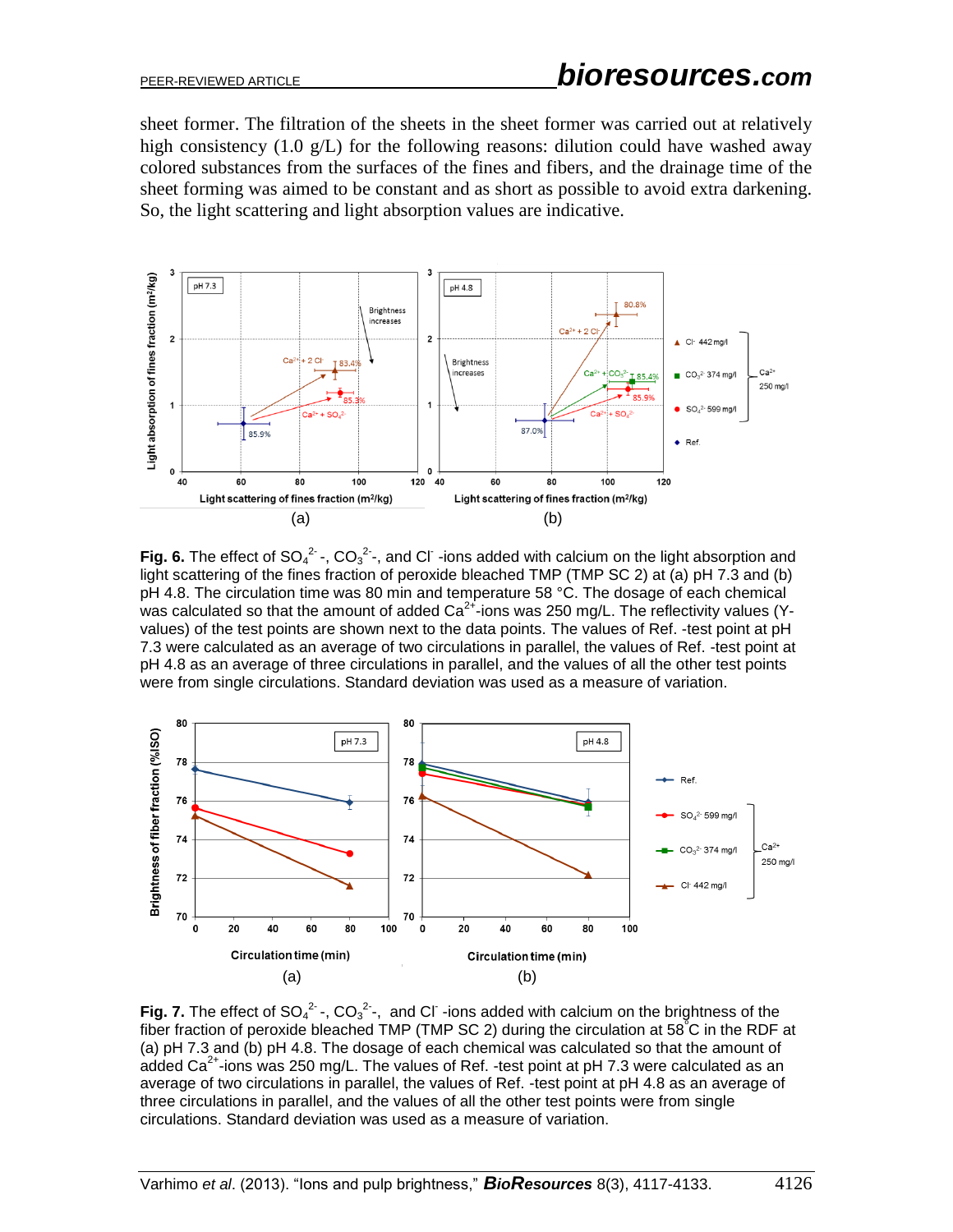Calcium chloride also decreased the brightness of the fiber fraction of peroxidebleached TMP both at neutral and acidic pH levels (Fig. 7). At a neutral pH level,  $CaSO<sub>4</sub>$ also decreased the brightness. The brightness decrease was due to the increased light absorption of the fibers. The chemicals did not affect the light scattering of the fiber sheets. This is probably because the calcium ion concentration of the water phase during the fiber sheet forming was low due to the dilution with deionized water before the sheet preparation. The fines fraction was not diluted before the sheet forming, and the calcium ion concentration of the water phase was higher, resulting in higher light scattering. Due to the increased light scattering that compensated the increased light absorption, CaSO<sub>4</sub> did not negatively affect the brightness of the fines fraction at a neutral pH level (Fig. 5a). At an acidic pH level,  $CaSO<sub>4</sub>$  or  $CaCO<sub>3</sub>$  did not affect the light absorption, light scattering, or brightness of the fiber fraction.

Chloride itself does not absorb light in the visible region of the spectrum. Chloride ions among other halides have a tendency to extinguish fluorescence of materials (Geddes 2001). The decrease in fluorescence can generate radicals that cause darkening. Chloride ions and the increased circulation time decreased the fluorescence of the fines sheet at pH 4.8 (Fig. 8). However, although the chloride ions decreased the brightness of the fines fraction also at pH 7.3 (Fig. 5a), no significant differences in fluorescence of those sheets were found. Thus, the decreased fluorescence cannot by itself explain the extent of brightness reduction caused by the chloride ion.



**Fig. 8.** Relative fluorescence intensities of the fines fraction of peroxide bleached TMP (TMP SC 2) circulated in the RDF at pH 4.8 and 58 °C. CaSO<sub>4</sub> or CaCl<sub>2</sub> was dissolved in the circulation water so that the amount of added Ca<sup>2+</sup>-ions was 250 mg/L. The circulation time was 0 or 80 min. The brightness values of the same fines sheets were shown in Fig 5b.

### **The Effect of Aluminum, Calcium, and Sodium Added with Chloride**

The effects of aluminum, calcium, and sodium ions on the brightness of the fines and fiber fractions of peroxide bleached TMP were studied by dissolving  $AICI<sub>3</sub>$ ,  $CaCl<sub>2</sub>$ , and NaCl in the circulation water. The dosages of each chemical were calculated so that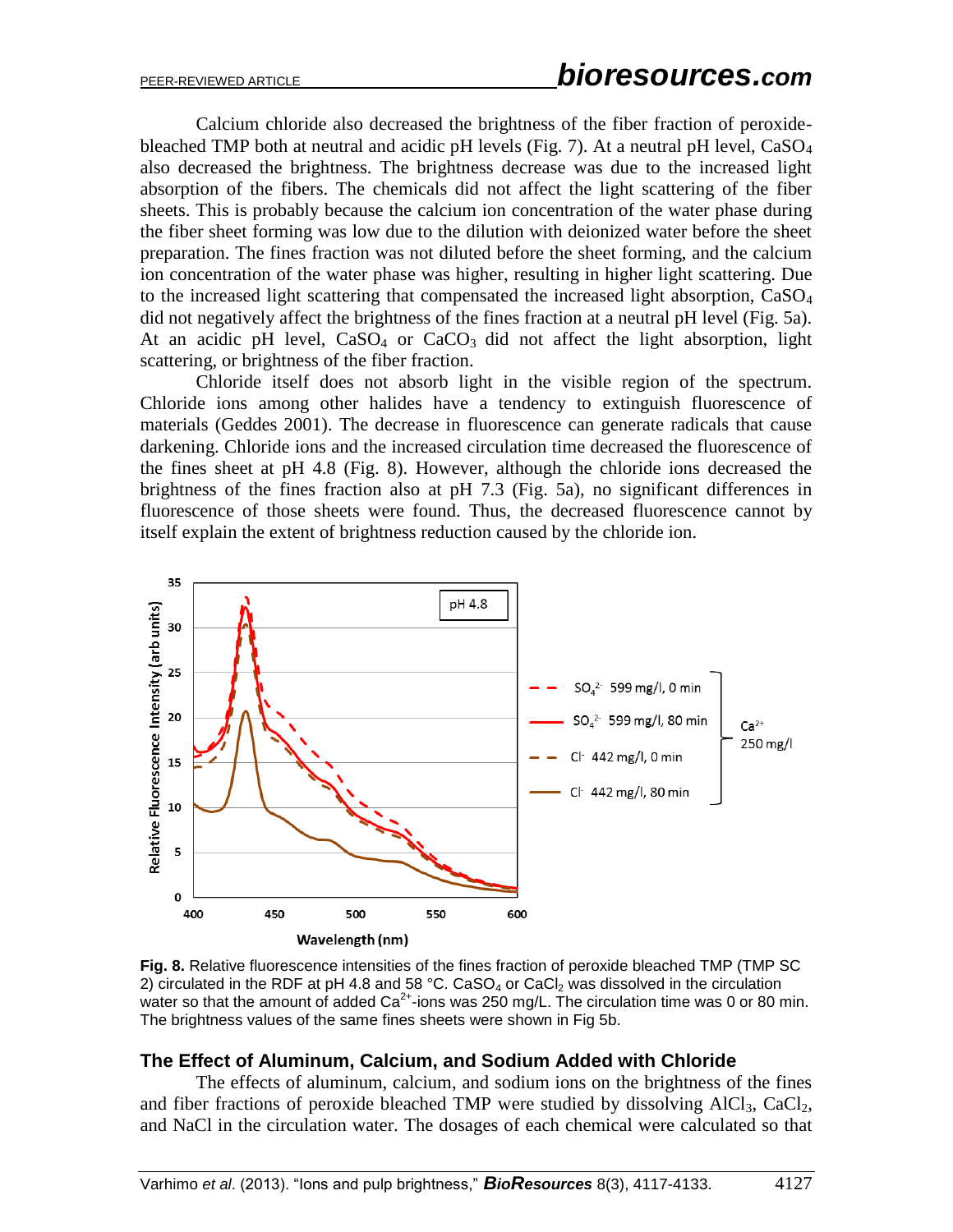the amount of added Cl<sup>-</sup>ions was 221 or 442 mg/L. At a neutral pH level,  $CaCl<sub>2</sub>$  and NaCl decreased the brightness of the fines fraction to some extent, while AlCl<sub>3</sub> slightly increased the brightness (Fig. 9a). At an acidic pH level, all of the chloride chemicals decreased the brightness of the fines fraction (Fig. 9b).  $CaCl<sub>2</sub>$  decreased the brightness the most and  $AICI<sub>3</sub>$  the least. The increase in chemical dose decreased the brightness with all of the chloride chemicals. The chloride chemicals also decreased the brightness of the fiber fraction.



Fig. 9. The effect of added AICI<sub>3</sub>, CaCI<sub>2</sub>, and NaCI on the brightness of the fines fraction of peroxide bleached TMP (TMP SC 2) at (a) pH 7.3 and (b) pH 4.8. The circulation time was 80 min and temperature 58  $\degree$ C. The value of Ref. -test point at pH 7.3 was calculated as an average of two circulations in parallel, the value of Ref. -test point at pH 4.8 as an average of three circulations in parallel, and the values of all the other test points were from single circulations. Standard deviation was used as a measure of variation.

The decrease in brightness can be attributed to the increased light absorption of the fines fraction (Fig. 10).  $CaCl<sub>2</sub>$  increased the light absorption more than NaCl or AlCl<sub>3</sub>. Hence, in addition to chloride ions, calcium ions also increased the light absorption. Chloride chemicals increased the light absorption of the fines fraction during the circulation more at acidic than at neutral pH levels, indicating that chloride ions are more harmful for the brightness at acidic pH levels. In addition to  $Ca^{2+}$ -ions,  $Al^{3+}$ -ions also increased the light scattering of the fines fraction. Regardless of large variations in the measured values, the increase in the light scattering of the fines sheet was significant, from 61 to 93 m<sup>2</sup>/kg at pH 7.3 and from 78 to 102 m<sup>2</sup>/kg at pH 4.8, when CaCl<sub>2</sub> or AlCl<sub>3</sub> was added. If the light absorption of the fines fraction had remained the same,  $0.72 \text{ m}^2/\text{kg}$ at pH 7.3 m<sup>2</sup> and 0.77 m<sup>2</sup>/kg at pH 4.8, in Fig. 10, the reflectivity (Y-value) would have increased from 85.9 to 88.3% at pH 7.3 and from 87.0 to 88.5% at pH 4.8. However, Cland  $Ca^{2+}$ -ions increased the light absorption and hence the brightness decreased. If  $Al^{3+}$ ions were added with anions that do not affect the light absorption of the fines, the brightness would have increased.

There was a clear change in the formation of the fines sheets, when aluminum and calcium ions were added. Aluminum and calcium ions seemed to flocculate the fines, which resulted in a porous sheet that had a greater unbounded surface area available for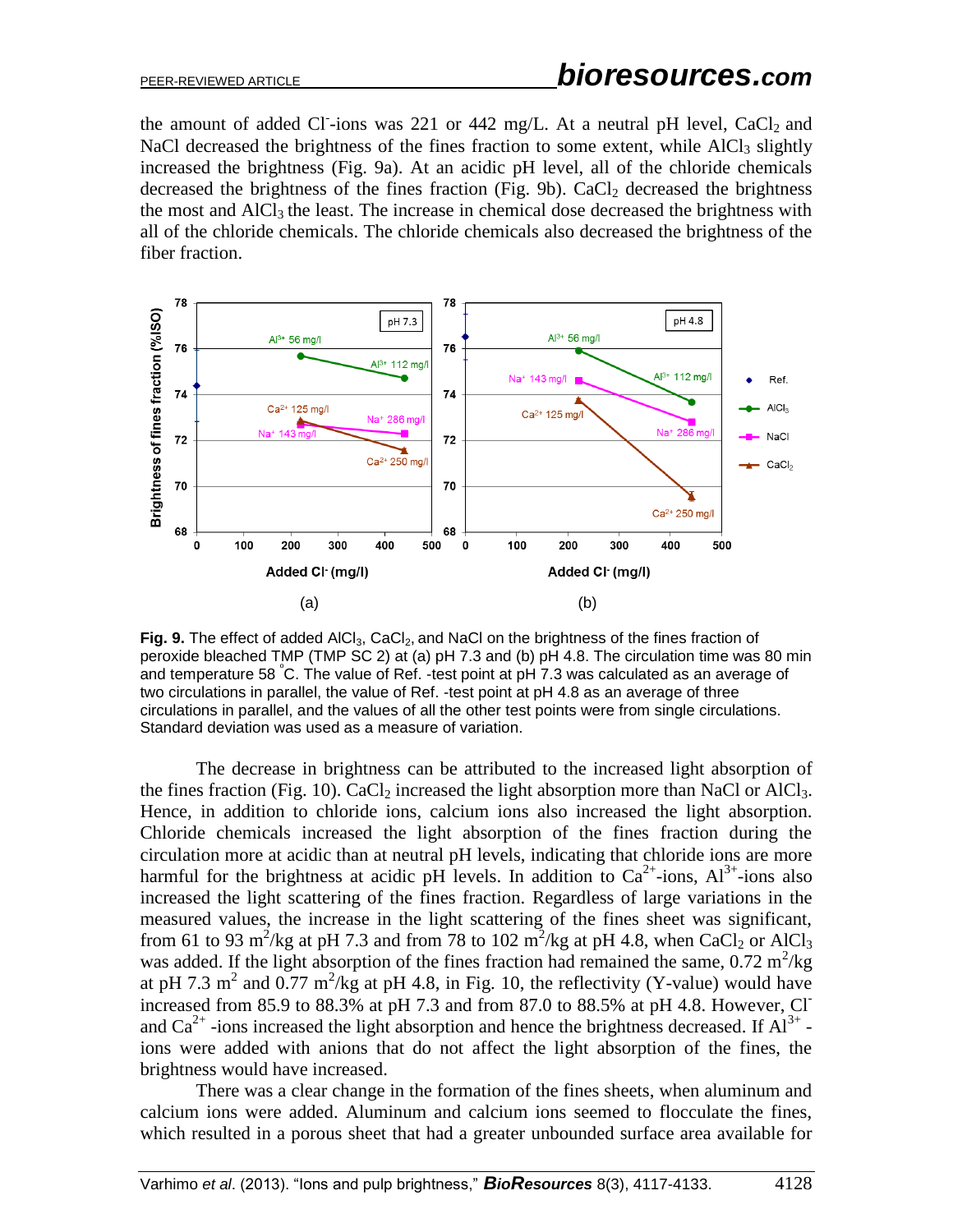light scattering. This change in the sheet structure was probably because at high concentrations of cations, the ionizable groups (*e.g.* carboxylic groups) of fines surfaces were in dissociated form and the fines were not as swelled and softened as in pure water. This same effect of cations on pulp has also been observed in many earlier studies and the swelling has been reported to decrease with increasing cation valence (Scallan and Grignon 1979; Scallan 1983; Hammar *et al.* 1995; Salmén 1995). Utilization of the positive effect of  $Al^{3+}$  -ions on the light scattering on a real paper machine is somewhat questionable, because the formation and the strength properties of the produced paper would probably worsen. In addition, it is unclear if the light scattering of the paper containing all pulp fractions (and possibly also filler) increases as much as that of the laboratory sheets from fines fraction.

It is possible that calcium ions fixed light-absorbing substances from the water phase on the surface of the fines and fiber fractions and the light absorption increased that way. However, this is uncertain because aluminum ions would have expected to fix the light absorbing substances too, but aluminum did not increase the light absorption of the fines or fiber fraction.



Fig. 10. The effect of Na<sup>+</sup>-, Ca<sup>2+</sup>-, and Al<sup>3+</sup>-ions added with chloride on the light absorption and light scattering of the fines fraction of peroxide bleached TMP (TMP SC 2) at (a) pH 7.3 and (b) 4.8. The circulation time was 80 min and temperature 58 <sup>º</sup>C. The dosage of each chemical was calculated so that the amount of added CI-ions was 442 mg/L. The reflectivity values (Y-values) of the test points are shown next to the data points. The values of Ref. -test point at pH 7.3 were calculated as an average of two circulations in parallel, the values of Ref. -test point at pH 4.8 as an average of three circulations in parallel and the values of all the other test points were from single circulations. Standard deviation was used as a measure of variation.

#### **Mathematical Models Based on Results**

The different ions were always added as chemical compounds including both cations and anions. To separate these pairs from each other and clearly see the effect of each cation and anion separately multiple linear regression analyses were performed based on the results. A linear mathematical model was calculated for ISO brightness, Yvalue, specific light absorption coefficient (*k*), and specific light scattering coefficient (*s*) of the fines and fiber fractions of peroxide bleached TMP (Table 4). The results of the regression analyses supported the results shown in this paper quite well. However, the linear mathematical model predicted too low initial brightness values for the fines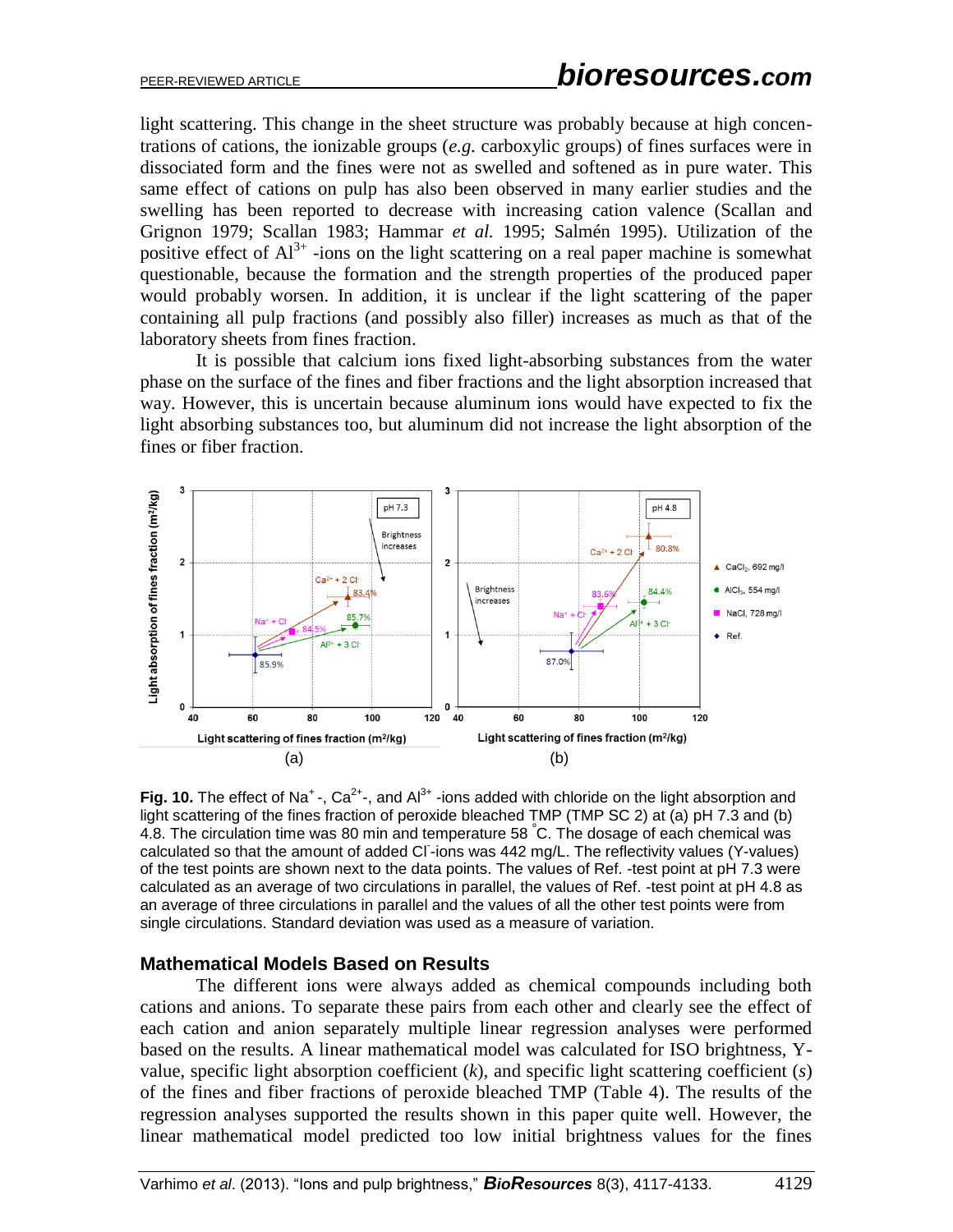fraction of TMP LWC and TMP SC 2 (73.2%) compared to those of the measured values (74.5% for TMP LWC and 74.9-75.6% for TMP SC 1). According to the results shown in Fig. 2, the measured brightness values with added  $Mn^{2+}$  were very close to those of the reference, indicating no significant effect of manganese ions. But when fitting the mathematical model there is, compared to the reference, an additional parameter to describe the brightness value where  $Mn^{2+}$  has been added – the coefficient of the  $Mn^{2+}$ variable. As a consequence and because of the fact that the addition of  $Mn^{2+}$  was conducted only at one level (1 mg/L), the model spuriously affiliated a significant positive effect to the addition of manganese ions.

|                                                                                        | <b>Fines Fraction</b>      |                        |                 | <b>Fiber Fraction</b> |                                    |                        |                 |                 |
|----------------------------------------------------------------------------------------|----------------------------|------------------------|-----------------|-----------------------|------------------------------------|------------------------|-----------------|-----------------|
| <b>Initial Values</b>                                                                  | <b>Brightness</b><br>%ISO) | Y-<br>value<br>$(\% )$ | k<br>$(m^2/kg)$ | S<br>$(m^2/kg)$       | <b>Brightness</b><br>$(% )^{2}(S)$ | Υ-<br>value<br>$(\% )$ | k<br>$(m^2/kg)$ | S<br>$(m^2/kg)$ |
| TMP LWC*                                                                               | 73.2                       | 84.9                   | 0.58            | 74.5                  | 74.4                               | 85.4                   | 0.63            | 56.5            |
| TMP SC 1*                                                                              | 73.2                       | 83.2                   | 1.26            | 82.3                  | 74.4                               | 85.4                   | 0.63            | 56.5            |
| TMP SC 2*                                                                              | 77.0                       | 88.1                   | 0.58            | 74.5                  | 77.7                               | 88.8                   | 0.35            | 56.5            |
| Change in                                                                              |                            |                        |                 |                       |                                    |                        |                 |                 |
| $Mn^{2+}$<br>$\frac{(0 \text{ mg/L} \rightarrow 1 \text{ g/L})^{**}}{ \text{Fe}^{2+}}$ | $(+1.7)^{A}$               | $(+3.2)$ <sup>^</sup>  | ±0              | ±0                    | ±0                                 | ±0                     | ±0              | ±0              |
| $(0 \text{ mg/L} \rightarrow 1 \text{ mg/L})$ **                                       | $-2.9$                     | $-3.0$                 | $+0.97$         | ±0                    | $-2.3$                             | $-3.0$                 | $+0.53$         | ±0              |
| $Na+$<br>$\frac{(0 \text{ mg/L} \rightarrow 286 \text{ g/L})}{\text{Ca}^{2+}}$         | ±0                         | ±0                     | ±0              | ±0                    | ±0                                 | ±0                     | ±0              | ±0              |
| $\frac{(0 \text{ mg/L} \rightarrow 250 \text{ g/L})}{\text{Al}^{3+}}$                  | $-1.0$                     | $-1.2$                 | $+0.44$         | $+23.2$               | ±0                                 | $-1.4$                 | $+0.17$         | ±0              |
| $\frac{(0 \text{ mg/L} \rightarrow 112 \text{ g/L})}{\text{Cl}}$                       | $+1.8$                     | $+1.3$                 | ±0              | $+26.3$               | ±0                                 | ±0                     | ±0              | ±0              |
| $\frac{(0 \text{ mg/L} \rightarrow 442 \text{ g/L})}{SO_4^{2}}$                        | $-2.6$                     | $-2.3$                 | $+0.39$         | ±0                    | $-1.5$                             | $-1.5$                 | $+0.17$         | ±0              |
| $\frac{(0 \text{ mg/L} \rightarrow 599 \text{ g/L})}{CO_3^{2}}$                        | ±0                         | ±0                     | ±0              | ±0                    | ±0                                 | ±0                     | ±0              | ±0              |
| $(0 \text{ mg/L} \rightarrow 374 \text{ g/L})$ ***                                     | ±0                         | ±0                     | ±0              | ±0                    | ±0                                 | ±0                     | ±0              | ±0              |
| $pH (7.3 \rightarrow 4.8)$                                                             | $+1.3$                     | ±0                     | ±0              | $+8.4$                | ±0                                 | ±0                     | ±0              | ±0              |
| Circulation time<br>$(0 \text{ min} \rightarrow 80 \text{ min})$                       | $-2.0$                     | $-1.6$                 | $+0.31$         | ±0                    | $-2.4$                             | $-1.6$                 | $+0.22$         | ±0              |
| <b>Adjusted R Square</b>                                                               | 0.95                       | 0.93                   | 0.88            | 0.52                  | 0.93                               | 0.93                   | 0.94            | 0.00            |

**Table 4.** Effect of Different Ions in the Circulation Water, pH, and Circulation Time at 58 °C on the Optical Properties of the Fines and Fiber Fraction of Peroxide Bleached TMP

**\*** Initial values: pH 7.3, circulation time 0 min, no added ions

**\*\*** Studied only at pH 7.3

**\*\*\*** Studied only at pH 4.8

**^** the model spuriously affiliated a significant positive effect

*k* = specific light absorption coefficient; *s* = specific light scattering coefficient.

Notice that the positive values (+) in light absorption-column (*k*) have a negative effect on brightness.

 $\text{Fe}^{2+}$  -ions decreased the brightness of both fractions by increasing the light absorption.  $Al^{3+}$ -ions increased the brightness of the fines fraction by increasing the light scattering. When  $Ca^{2+}$ -ion concentration of the circulation water increased from 0 to 250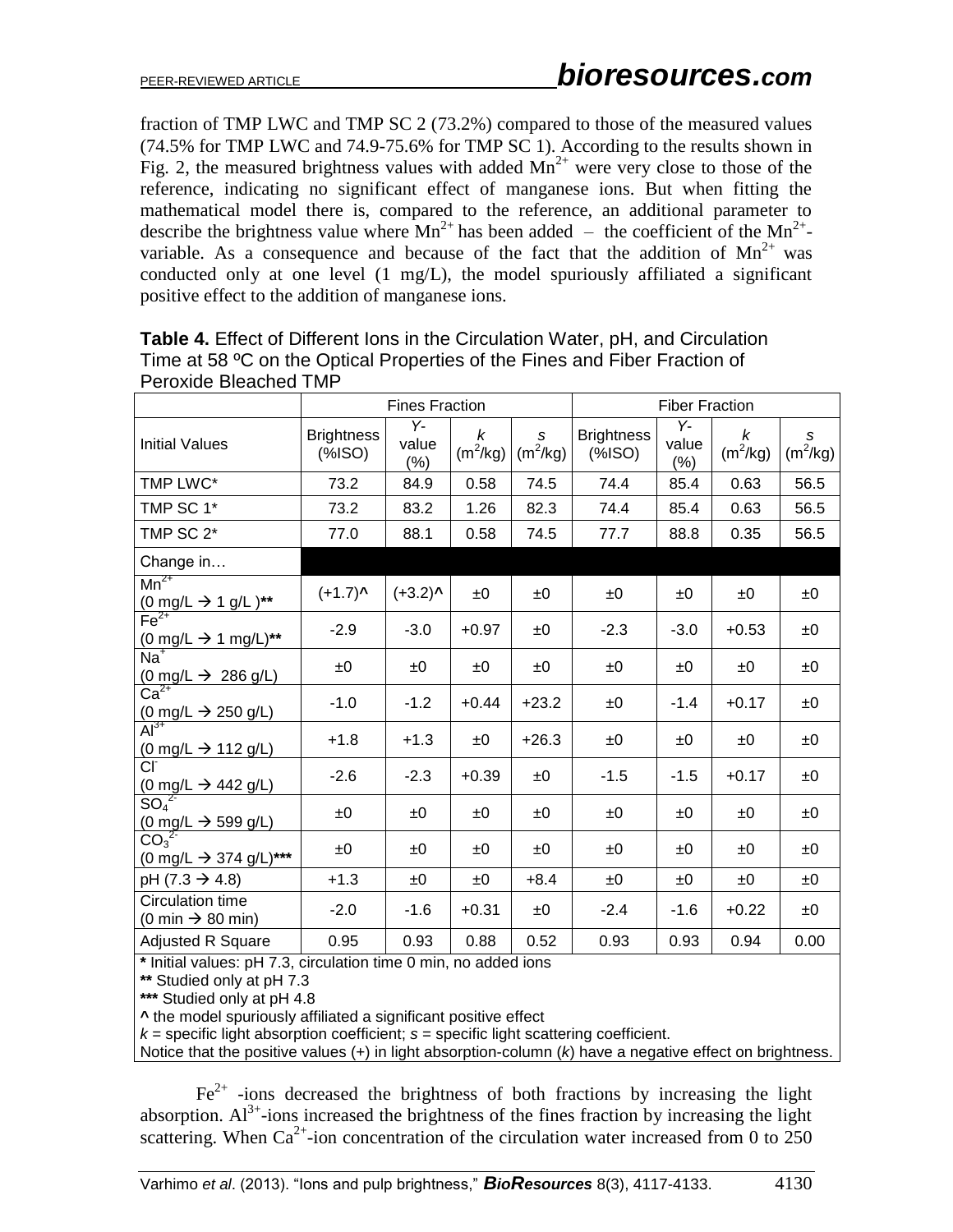mg/L, both the light absorption and the light scattering of the fines fraction increased. The effect of increased light absorption dominated and  $Ca<sup>2+</sup>$ -ions decreased the brightness of the fines fraction by  $1\%$ -unit. Cl -ions decreased the brightness by increasing the light absorption of the fines and fiber fractions. Decreased pH increased the brightness of the fines fraction by increasing the light scattering. Increased circulation time decreased the brightness of both fractions by increasing the light absorption. Na<sup>+</sup>,  $SO_4^2$ , or  $CO_3^2$ -ions had no effect on the optical properties of the fines or fiber fractions.

Adjusted R Square (Table 3) expresses the accuracy of the model. The bigger (or closer to 1) the Adjusted R Square, the more accurate the model is. The accuracies of the models of ISO brightness, Y-value, and light absorption (*k*) were quite high. The accuracy of the fines fraction model of light scattering (*s*) was relatively poor. The light scattering of the fines sheet could not be predicted very accurately by the variables because the sheet structure was uneven and the changes in light scattering were quite occasional. None of the variables had a significant effect on the light scattering of the fiber sheet. This was probably because the ion concentrations of the water phase were low and the pH was close to neutral in all test points during the fiber sheet forming due to the dilution using deionized water before the sheet preparation.

# **CONCLUSIONS**

- 1. Ferrous ions darkened the fines fraction of peroxide bleached TMP already at low concentrations. The effect was instant, which means that iron darkened the fines fraction already at the beginning of the circulation, but did not increase the rate of darkening during the circulation. Ferrous ions also darkened the fiber fraction of peroxide bleached TMP, though not as much as they darkened the fines fraction. The darkening caused by ferrous ions was attributed to increased light absorption of the fines and fiber fraction. It is very important to keep the iron content of the pulp and white water as low as possible because already low contents of iron have a negative effect on the brightness of produced paper.
- 2. Calcium ions increased both the light absorption and light scattering of the fines fraction. The increased light absorption dominated, and the brightness decreased.
- 3. Chloride ions decreased the brightness by increasing the light absorption of the fines and fiber fraction. Chloride ions were more harmful to the brightness at acidic pH levels than at neutral pH levels. Although the chloride ions darkened the fines and fiber fractions, the chloride ion concentration of the white water in real paper machines is very rarely as high as in these tests. Calcium chloride is used very commonly as a model chemical for calcium ions in laboratory tests. This study showed that calcium chloride is not a suitable model chemical for calcium ions, if the darkening phenomena are studied, because chloride ions decrease the brightness.
- 4. Aluminum ions increased the brightness of the fines fraction by increasing the light scattering.
- 5. Manganese, sodium, sulfate, or carbonate ions did not affect the optical properties of the fines or fiber fraction.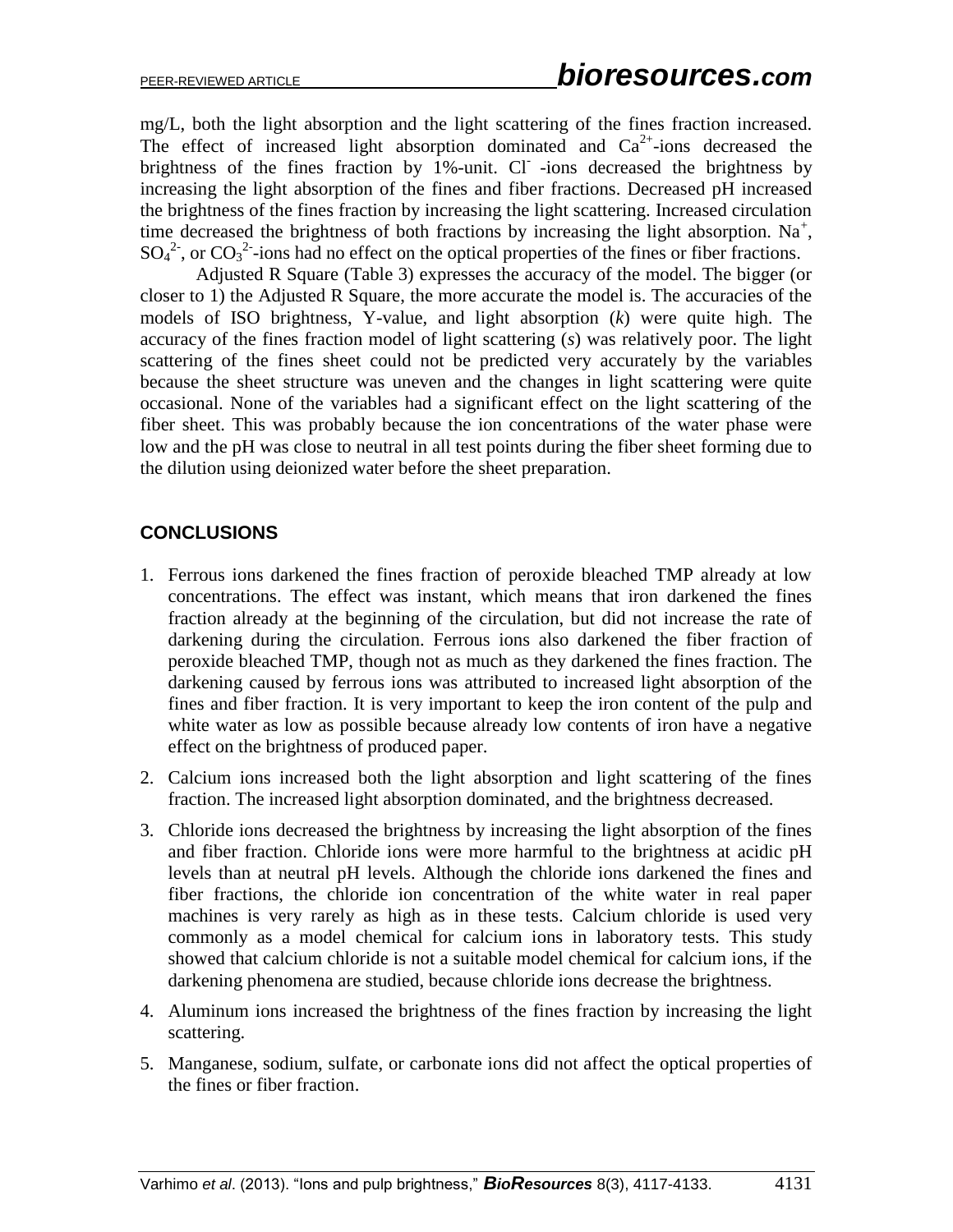### **ACKNOWLEDGMENTS**

The authors would like to thank TES (Finnish Foundation for Technology Promotion), the Walter Ahlström foundation, Kemira Oyj, PaPSaT (International Doctoral Programme in Bioproducts Technology), and TEKES (the Finnish Funding Agency for Technology and Innovation) for financial support.

# **REFERENCES CITED**

- Chang, H.-M., Sinkey, J. D., and Yan, J. F. (1979). "Chemical analysis of refiner pulps," *Tappi* 62(9), 103-106.
- Colodetto, J. L., Rothenberg, S., and Dence, C. W. (1988). "Factors affecting hydrogen peroxide stability in the brightening of mechanical and chemimechanical pulps. Part I: Hydrogen peroxide stability in absence of stabilizing systems," *J. Pulp Paper Sci.* 14(6), 126-132.
- Enberg, S., Paulsson, M., Rundlöf, M., Johnsen, I.A., and Axelsson P. (2009). "The influence of process conditions during pulp storage on the optical properties of Norway spruce high-yield pulps," International Mechanical Pulping Conference 2009, pp. 117-121.
- Forskåhl, I. (2000). "Brightness reversion," In: *Papermaking Science and Technology: Forest Products Chemistry* (book 3), 1<sup>st</sup> Edition, Stenius, P. (ed.), Fapet Oy, Helsinki, Finland, pp.279-332.
- Geddes, C.D. (2001). "Optical halide sensing using fluorescence quenching: Theory, simulations and applications – A review," *Meas. Sci. Technol.* 12 (2001), R53-R88.
- Gupta, V.N. (1970). "Effect of metal ions on brightness, bleachability and colour reversion of groundwood," *Pulp Paper Mag. Can.* 71(18), 69-77.
- Hammar, L. Å. , Htun, M. , Ottestam, C. , Salmén, L., and Sjögren B. (1995). "Utilising the ionic properties of the wood polymers in mechanical pulping," 1995 International Mechanical Pulping Conference, Ottawa, Canada, 12-15 June 1995, pp. 183-187.
- Jaakkola, P., and Manner, H. (2001). "Comparison of methods for stabilization of PCC against dissolution at acidic papermaking conditions," *Nord. Pulp Paper Res. J.* 16(2), 113-117.
- Janson, J., and Forsskåhl, I. (1989). "Colour changes in lignin-rich pulps on irradiation by light," *Nord. Pulp. Paper Res. J.* 4(3), 197-205.
- Johns, D. T. (1996). "Utilization of chelate to optimize the hydrogen peroxide bleaching process," 50<sup>th</sup> APPITA Annual General Conference, Auckland, New Zealand, 6-10 May 1996, Vol. 1, pp.237-242.
- Kangas, H., and Kleen, M. (2004). "Surface chemical and morphological properties of mechanical pulp fines," *Nord. Pulp Paper Res. J.* 19(2), 191-199.
- Kappel, J., and Sbaschnigg, J. (1991). "Bleaching of groundwood pulp at temperatures up to 95 °C," *Pulp Paper Mag. Can.* 92(9), 60-65.
- Konn, J. (1998). "Mörkfärgning av mekaniska massor och bakvatten vid slutning av vattensystem," M.Sc. Thesis, Åbo Akademi University, Faculty of Chemical Engineering, Turku, Finland, 47 p.
- Lindholm, C.-A. (1999). "Bleaching," In: *Papermaking Science and Technology: Mechanical Pulping* (book 5), 1<sup>st</sup> Edition, Sundholm, J. (ed.), Fapet Oy, Helsinki, Finland, pp. 311-343.